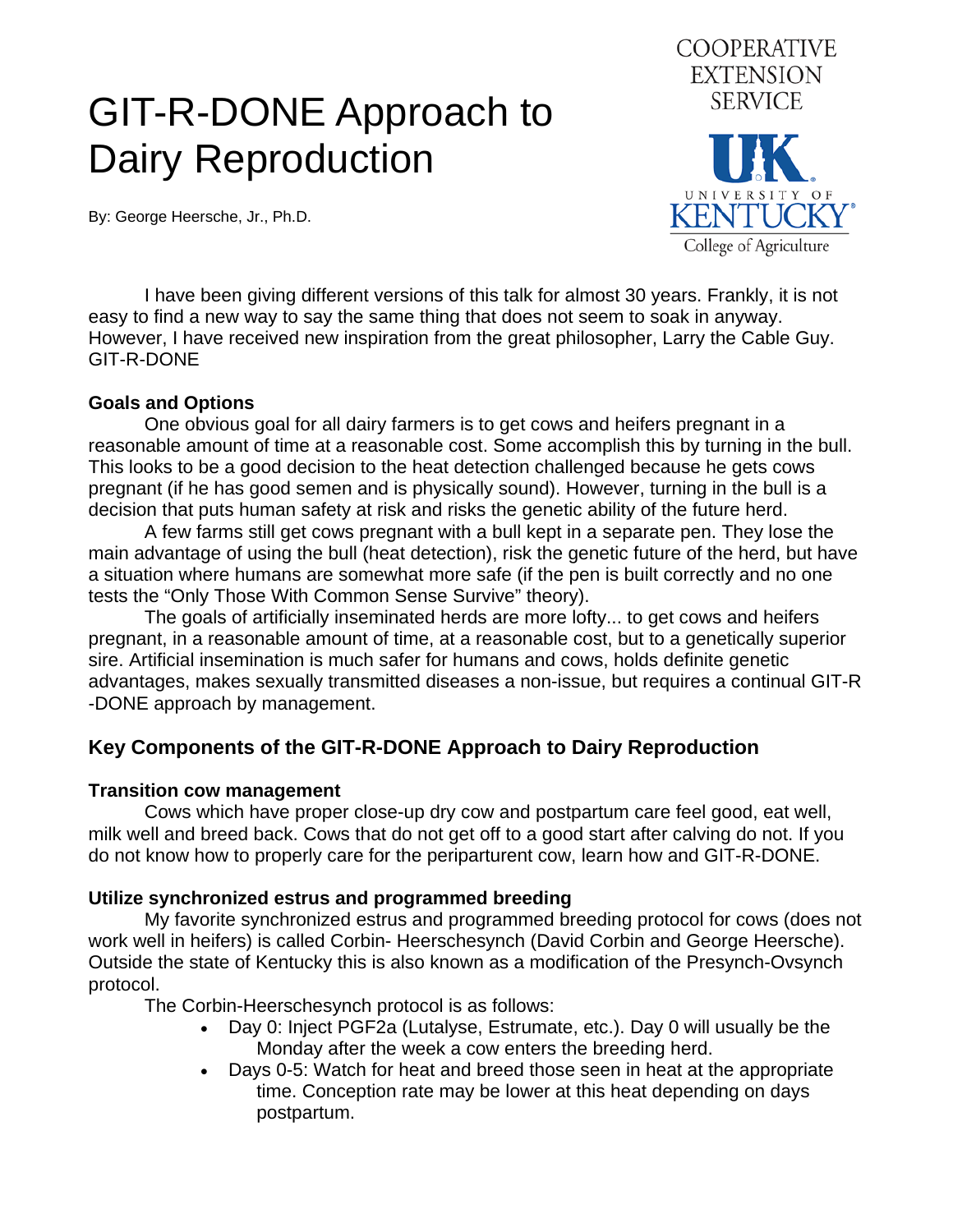- Day 14: Inject cows not bred after the first PGF2a with PGF2a.
- Day 14-18: Watch for heat and breed those seen in heat at appropriate time.
- Day 26: Inject all cows not previously inseminated with GnRH.
- Day 33: Inject all cows not previously inseminated with PGF2a
- Days 33-36: Any cows which come into heat on these days are inseminated at the appropriate time in relation to standing heat.
- Day 36: Seventy-two hours after prostaglandin inseminate all cows not previously inseminated and inject GnRH. (Note: this is different than the Ovsynch protocol where cows receive the second GnRH 48 hours after prostaglandin and are inseminated 16 hours after the second GnRH)

 Cows which are not yet cycling at day 26 of the protocol should benefit from having a CIDR in place on protocol days 26 through 33. One can also resynch the cows inseminated on protocol day 36 by having a CIDR in place for 14 to 21 days after insemination (protocol days 50 to 57) and detect heat and breed after the CIDR is removed. Another resynch protocol to consider is to administer GnRH seven days before pregnancy check so if a cow is open she has already received the first shot of an Ovsynch protocol.

 The main benefit of Corbin-Heerschesynch is more cows get pregnant earlier compared to a conventional detect heat and breed program. The downsides are that Corbin-Heerschesynch requires more planning and purchase of hormones. I quickly point out that breeding the cows in heat after the first two prostaglandin shots results in less hormone cost than the standard Presynch-Ovsynch program.

 There are numerous synchronization programs which work well for heifers. The MGA and PGF2a protocol which follows has been used successfully on thousands of dairy and beef heifers.

- Days 0-14: Feed MGA at .5 mg/head/day for 14 consecutive days
- Days 15-21: Do not breed on first estrus after MGA
- Day 33: Inject all animals with PGF2a 19 days after last MGA feeding
- Days 33-36: Watch for estrus and breed after estrus
- Day 36: At 72 hours after PGF2a, inseminate all heifers not seen in heat and inject GnRH after insemination

 Utilizing the EAZI-BREED CIDR and Lutalyse protocol presented below also works well for heifers:

- Day 0: Insert EAZI-BREED CIDR in vagina
- Day 6: Inject Lutalyse
- Day 7: Remove CIDR
- Days 8-11: Watch for heat and breed after standing heat (most will be in heat on
- protocol days 8, 9 and 10)

### **Some heat detection required**

 If we are using A.I. in the dairy herd, checking heats every day is going to be a part of our life. We might as well accept that fact and GIT-R-DONE. Even in herds using programmed breeding aggressively. The biggest practical downside to aggressive use of programmed breeding is that management is lulled into a no heat detection required frame of mind. If programmed breeding is not accompanied by efficient heat detection, many of the cows who do not get pregnant on the programmed breeding insemination fall through the cracks for way too long and end up with long days open simply because they were not reinseminated in a timely manner.